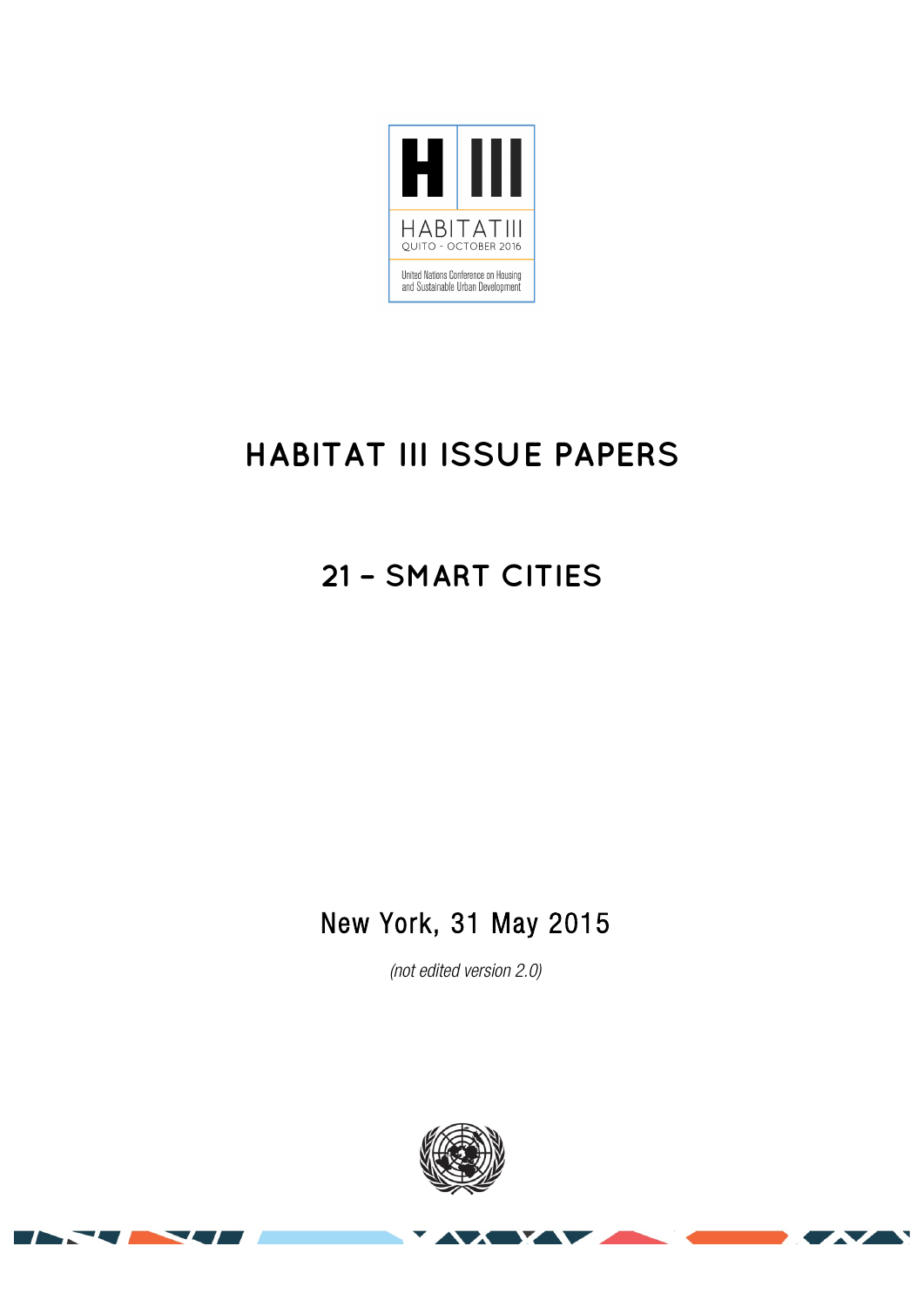

## ISSUE PAPER ON SMART CITIES

#### KEY WORDS

"e-"(-government, -services, -waste), green growth, green buildings, "smart\_" (\_government, \_grids \_urbanization, \_urban model), resource efficiency, information and communication technologies (ICTs), quality of life, rights, social inclusion, urban resilience.

#### MAIN CONCEPTS

- Smart city: Many definitions of "smart city" exist, and "smart" approaches have been understood differently by different people and sectors. Some definitions note that smart cities are those cities with "smart (intelligent) physical, social, institutional and economic infrastructure while ensuring centrality of citizens in a sustainable environment;"1 refer to key characteristics defined by distinct factors (e.g., smart economy, smart mobility, smart people, smart environment, smart living, smart governance); <sup>2</sup> and focus on the strategic use of new technology and innovative approaches to enhance the efficiencies and competitiveness of cities.<sup>3</sup> A definition by the International Telecommunication Union (ITU)'s Focus Group on Smart Sustainable Cities (FG-SSC) reads: "A smart sustainable city is an innovative city that uses ICTs and other means to improve the quality of life, efficiency of urban operation and services, and competitiveness, while ensuring that it meets the needs of present and future generations with respect to economic, social and environmental aspects." The UK Department of Business, Innovation and Skills considers smart cities a process rather than as a static outcome, through which citizen engagement, hard infrastructure, social capital and digital technologies "make cities more livable and resilient and, hence, able to respond quicker to new challenges."4 Accenture defines smart city as a city that delivers services to citizen and businesses in an integrated and resource efficient way and enables innovative collaborations to improve inhabitants' quality of life and support the growth of the local and national economy.5
- Smart City Planning and Design: An approach leveraging new knowledge and tools to promote urban planning and design that address evolving needs and challenges of urbanization.
- "Smart"/"e"-approaches: Often used to refer to efforts that are innovative and/or utilize technology, particularly information and communications technologies (ICTs) to enhance the efficiencies of urban systems, increase

<u> 1989 - Jan Samuel Barbara, margaret e</u>

 $\frac{1}{2}$  http://indiansmartcities.in/downloads/CONCEPT\_NOTE\_-3.12.2014\_\_REVISED\_AND\_LATEST\_.pdf<br> $\frac{1}{2}$  http://www.smart-cities.eu/download/smart\_cities\_final\_report.pdf<br> $\frac{1}{2}$  please see, for examples, definitions

private sector (http://www.ibm.com/smarterplanet/us/en/smarter\_cities/overview/; http://www.cisco.com/web/strategy/smart\_connected\_communities.htm).

https://www.gov.uk/government/uploads/system/uploads/attachment\_data/file/246019/bis-13-1209-smart-citiesbackground-paper-digital.pdf <sup>5</sup>

http://www.accenture.com/SiteCollectionDocuments/PDF/Accenture%20PoV%20How%20Smart%20are%20Smart%20 Cities%20FINAL.pdf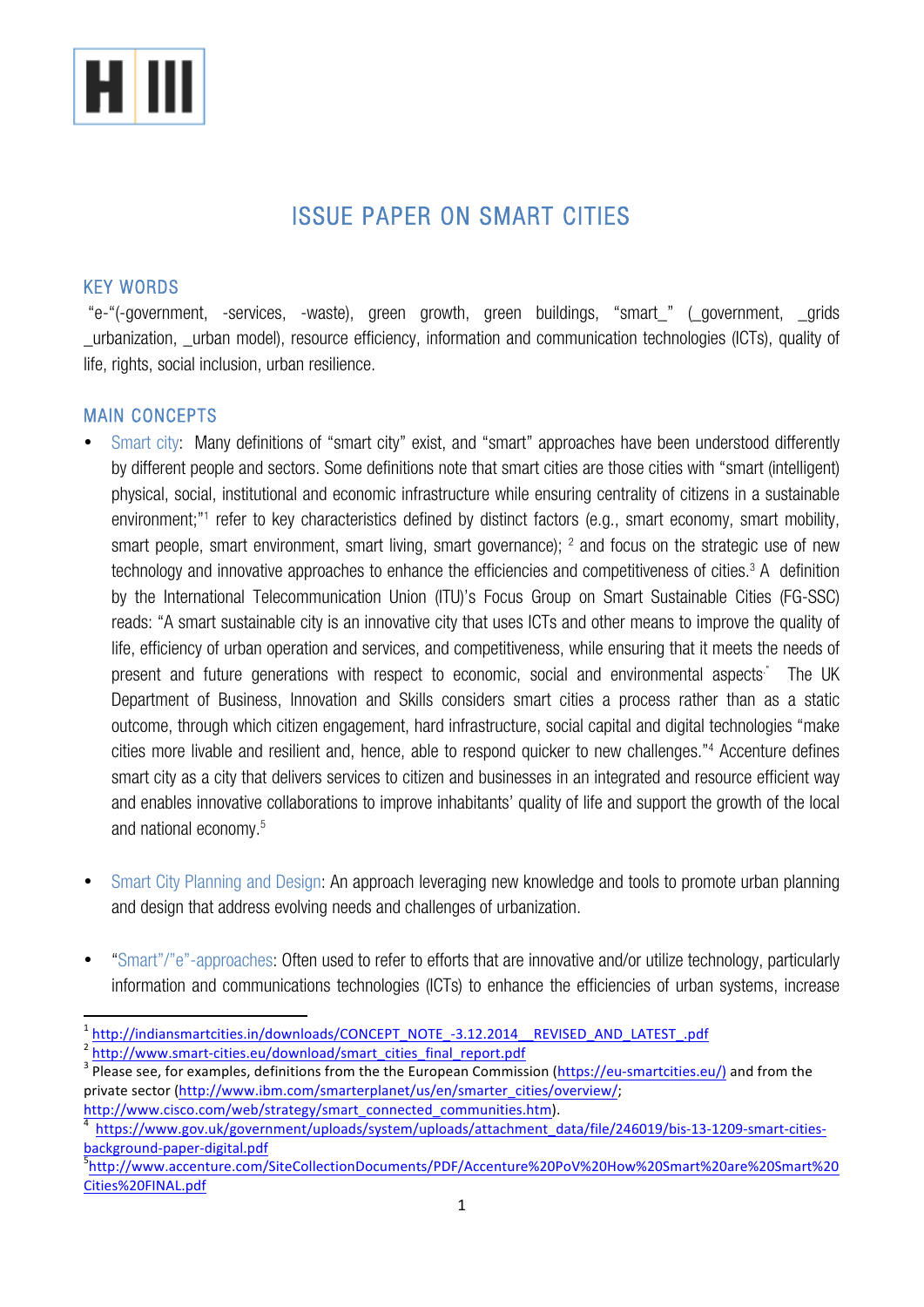

the quality and effective delivery of services, empower citizens, address environmental challenges and disaster risks (e.g., smart grids, smart transport, smart energy, e-participation, e-services, e-government, etc.).

## FIGURES AND KEY FACTS

- Urbanization since 1996 when Habitat II was convened had been rapid. More people now live in cities, and global urban population at 54% in 2014 is projected to rise to 70% by 2050. Also, new cities have emerged, and hundreds are expected to be built in coming years. These upward trends are expected to be significant particularly in developing countries, where 90% of the additional 2.5 billion urban inhabitants and where much of the growth of secondary and tertiary cities by 2050 are projected.<sup>6</sup>
- Cities are engines of economic growth, accounting for 80% of the global GDP. But they also consume around 75% of global primary energy and responsible for 70% of the global greenhouse gas (GHG) emissions.7 All sectors associated with urbanization (transport, building construction and maintenance, housing, waste management, energy, etc.) are registering trends that raise sustainability issues.
- Rapid and unplanned urbanization has led to growth of slums, sprawl, housing and infrastructure shortages, social segregation, and exclusion. Accompanied by motorization, it has caused congestion and hazardous air pollution. Cities are where inequalities are most acute (one-third of urban dwellers in the developing world, for example, live in slums), where threats to culture and heritage are rising, and where the heavy concentration of people and assets poses high level of challenges and disaster risks (please see Issue Papers on urban planning, urban land, housing, municipal finance, and urban governance).
- Urbanization trends pose a need for strategic and innovative approaches to urban design, planning, management and governance. The accompanying trends in ICTs play a significant role in 21<sup>st</sup> Century urbanization as ICTs increasingly support business functions, city logistics and grids, transport, delivery of basic services, environmental management systems, government operations, data-driven industries like finance, and people-to-people interactions. 8
- Today, there are more than 7 billion mobile subscriptions worldwide, up from 738 million in 2000. Globally, 3.2 billion people are using the Internet, of which two billion live in developing countries. Mobile broadband penetration globally is close to 47 per cent in 2015, a value that increased 12-fold since 2007. In 2015, 69 per cent of the global population will be covered by 3G mobile broadband, up from 45 per cent in 20119 .
- Most aspects relevant to the new urban agenda reference the role and potential of ICTs to advance goals and address challenges (please see all Issue Papers for Habitat III), presenting new opportunities and smart approaches for the global community to make cities inclusive, safe, resilient, and sustainable.

 $6$  UN World Urbanization Prospect: The 2014 Revision

 $<sup>7</sup>$  UN-Habitat 2011. *Hot cities battleground for climate change*  $<sup>8</sup>$  ITU ICT Facts and Figures 2014</sup></sup>

 $9$  ITU ICT Facts and Figures 2015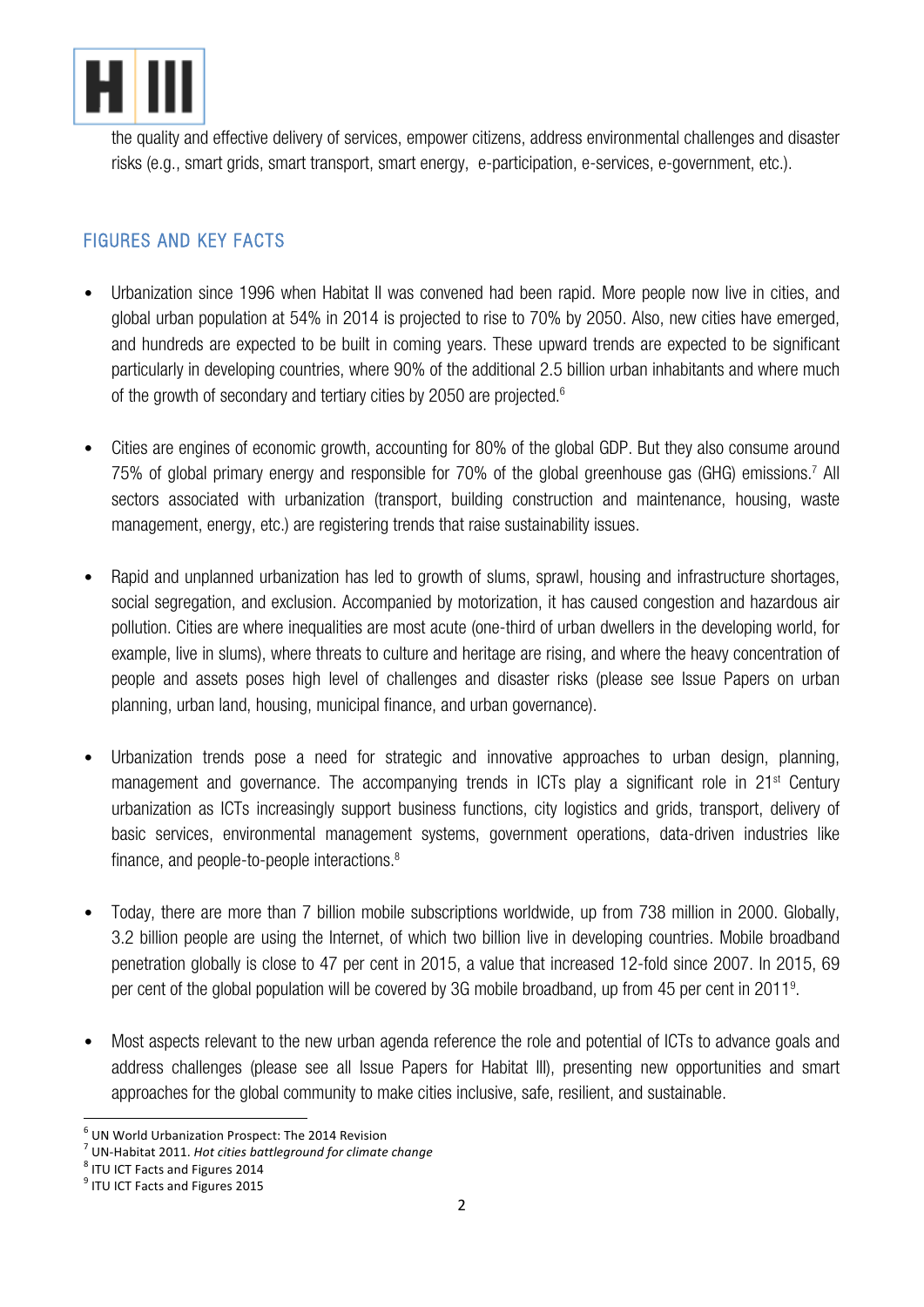

#### ISSUE SUMMARY

The role of ICTs in networked urbanization and the dynamism of cities in the  $21<sup>st</sup>$  century is becoming increasingly understood. ICTs have ushered significant and irrevocable changes in the way people live, boosted social prosperity, and had significant impact on the growth and competitiveness of economies and cities.10 There is also growing recognition of ICTs' potential to achieve desired outcomes in urban development: high-quality public spaces, well-connected grids, well-designed density, increased resource efficiency, improved quality of life, growth with reduced carbon emissions, and knowledge creation and management that address emerging needs and risks --- the contours of cities that are smart and sustainable.

#### Smart Cities: A viable option for the future

- ICTs in 21st Century urbanization enable digital platforms that support the creation of information and knowledge networks. These networks make aggregation of information and data possible, not only for the purpose of data analysis but also to enhance understanding of how cities function (e.g., resource consumption, service delivery, mobility patterns, etc.) as well as help inform policy and decision-making processes.
- The multiple infrastructure systems in cities are in fact a "system of systems," or a network of systems that support interlocking operations or functions. They have become more integrated using ICTs, leading to the "Internet of things" (IoT)<sup>11</sup> and enabling integrated management of operations. Harnessing the potential of these networks for sustainable urbanization is a crucial feature of a smart city.<sup>12</sup> There are various viewpoints on what a smart city is. Table 1 below gives a summary of the various attributes, themes and infrastructure requirements assigned to the concept:

#### Table 1: Distinctive aspects of a smart city that is sustainable

| Attributes | ٠ | Sustainability: Related to city infrastructure and governance, energy and climate<br>change, pollution, waste, and social, economics and health. |
|------------|---|--------------------------------------------------------------------------------------------------------------------------------------------------|
|            |   | Quality of life (QoL): Improving QoL in terms of emotional and financial well-<br>being.                                                         |
|            | ٠ | technology and<br>infrastructure,<br>Includes<br>Urban<br>sustainabilitv.<br>aspects:<br>governance and economics.                               |

<sup>&</sup>lt;sup>10</sup> See The Conference Board 2011 Report. The Linked World: How ICT Is Transforming Societies, Cultures, and Economies and the World Economic Forum, Global Information Technology Report 2014. Various other reports have noted and projected the positive impact of ICTs on the economy, in society, and in efforts to achieve development goals, as well as framed the challenges and potential risks they pose: The Human Development Report 2001, the first HDR released after the Millennium Development Goals were adopted in 2000, focused on the potential of ICTs for development; the World Bank has released a series focused on the range of issues in this area, as have other UN agencies and international organizations (UNCTAD, including the ECOSOC Report on the subject, ITU, UNESCO, the World Economic Forum; the Broadband Commission; and UNDP). All have relevance to issues around cities and urbanization.

 $11$  All of these systems comprise of sub-systems, components and devices, which have nodes, end points and behave like a network in terms of their end use characteristics and interactivity with other nodes.

 $12$  ITU-T Focus Group on Smart Sustainable Cities: An Overview of Smart Sustainable Cities and the Role of Information and Communication Technologies (ICTs)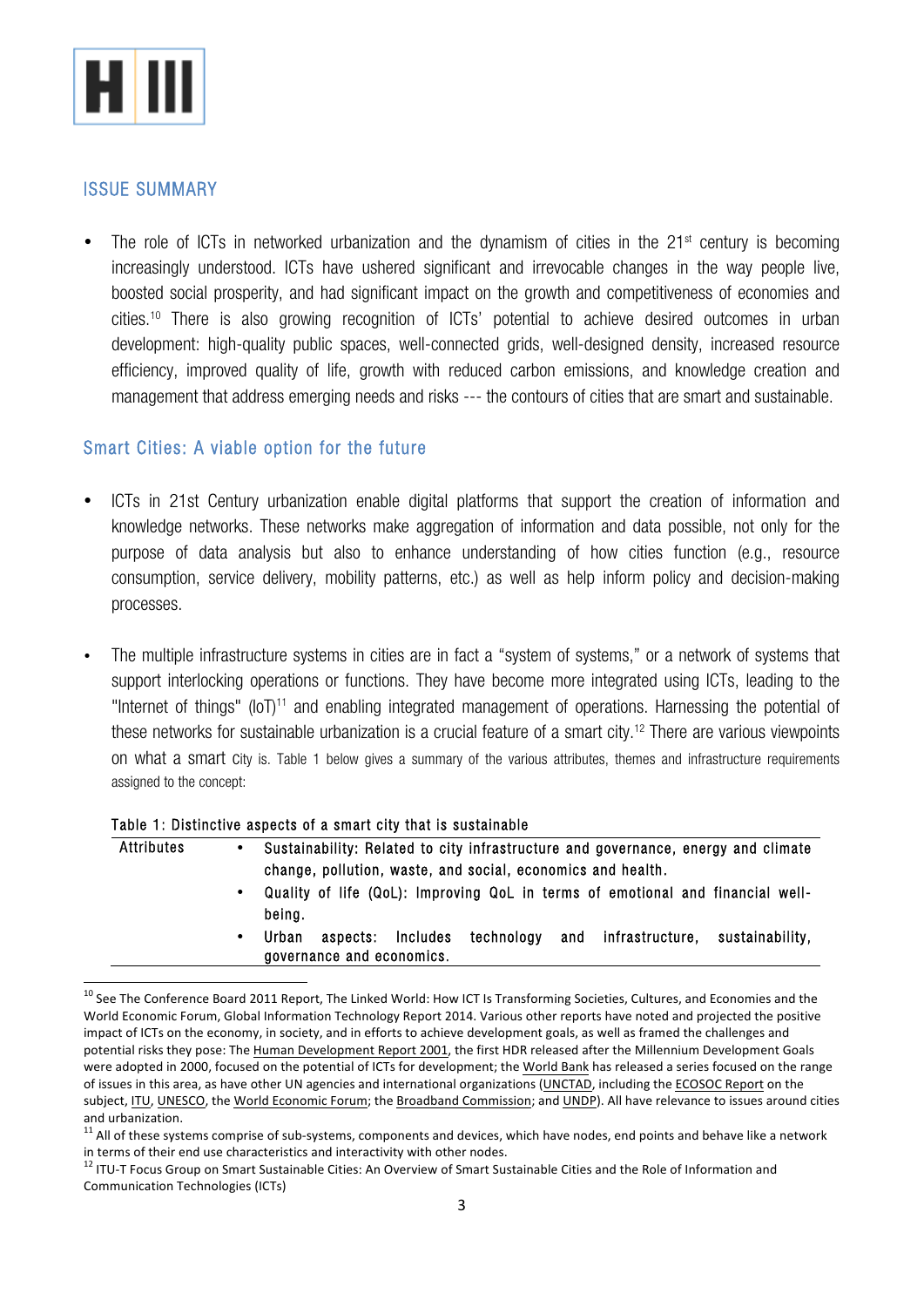

|                | Intelligence or smartness: Commonly quoted aspects of smartness include smart<br>economy, smart people, smart governance, smart mobility, smart living and<br>smart environment.                                                                                                                                                                                                           |
|----------------|--------------------------------------------------------------------------------------------------------------------------------------------------------------------------------------------------------------------------------------------------------------------------------------------------------------------------------------------------------------------------------------------|
| Themes         | Society: The city is for its inhabitants.<br>$\bullet$                                                                                                                                                                                                                                                                                                                                     |
|                | Economy: The city must be able to thrive $-$ jobs, economic growth and finance,<br>$\bullet$<br>etc.                                                                                                                                                                                                                                                                                       |
|                | Environment: The city must be sustainable in its functioning for the present as<br>$\bullet$<br>well as future generations.                                                                                                                                                                                                                                                                |
|                | Governance: The city must be robust in its ability for administrating policies.<br>$\bullet$                                                                                                                                                                                                                                                                                               |
| Infrastructure | Physical infrastructure includes buildings, train tracks, roads, electric lines, gas<br>٠<br>pipelines, water, factories, etc.<br>• The ICT infrastructure acts as the "glue" which integrates all the other elements<br>of the smartness of the city acting as a foundational platform. ICT infrastructure<br>functions as the nerve centre, orchestrating all the different interactions |
|                | between the various core elements. 13                                                                                                                                                                                                                                                                                                                                                      |
|                |                                                                                                                                                                                                                                                                                                                                                                                            |

• Smart City approach requires a combination of smart efforts to improve inhabitants' quality of life, promote economic growth, and protect the environment from degradation. Key systems of smart and sustainable cities include: smart energy, smart buildings, smart transportation, smart water, smart waste, smart physical safety and security, smart health care, and smart education. ICT based concepts such as big data, open data, Internet of Things (IoT), data accessibility and management, data security, mobile broadband, ubiquitous sensor networks are essential in smart and sustainable cities and are predicated on an ICT infrastructure to improve QoL and promote overall sustainability.<sup>14</sup>

#### Need for new model of urban planning and design

<u> 1989 - Jan Samuel Barbara, margaret e</u>

- One aspect of a smart city is the way it approaches spatial management, particularly in the context of rapid urbanization and leaning on lessons learned from urbanization since 1996 when Habitat II convened. During the 20th Century, prevalent models of urban development turned cities and neighborhoods into fragmented zones with low density sprawl and high density disconnected residential areas. As a result of urban sprawl, public transportation and service delivery were inefficient. All this had strong social impact in terms of livability, cultural diversity, adaptability of the urban pattern, and housing options.
- There emerged in the 21<sup>st</sup> century the need to promote compactness through mixed land use, maximize land efficiency, as well as to promote sustainable, diversified, socially equal and thriving communities which should focus on following key areas:
	- 1. High quality streets and public spaces. Well-planned streets and public spaces that shape the urban structure help support local economy, connectivity, culture, creativity, and future developments. A good street network works well for vehicles and public transport as well as for pedestrians and cyclists. At least 50% of the land to be used for public space; 30% to be allocated to streets for building well connected

<sup>&</sup>lt;sup>13</sup> ITU-FG-SSC 2014. Technical Report on Smart sustainable cities: An analysis of definitions  $14$  ITU-TFG-SSC 2014. An overview of smart sustainable cities and the role of information and communication technologies.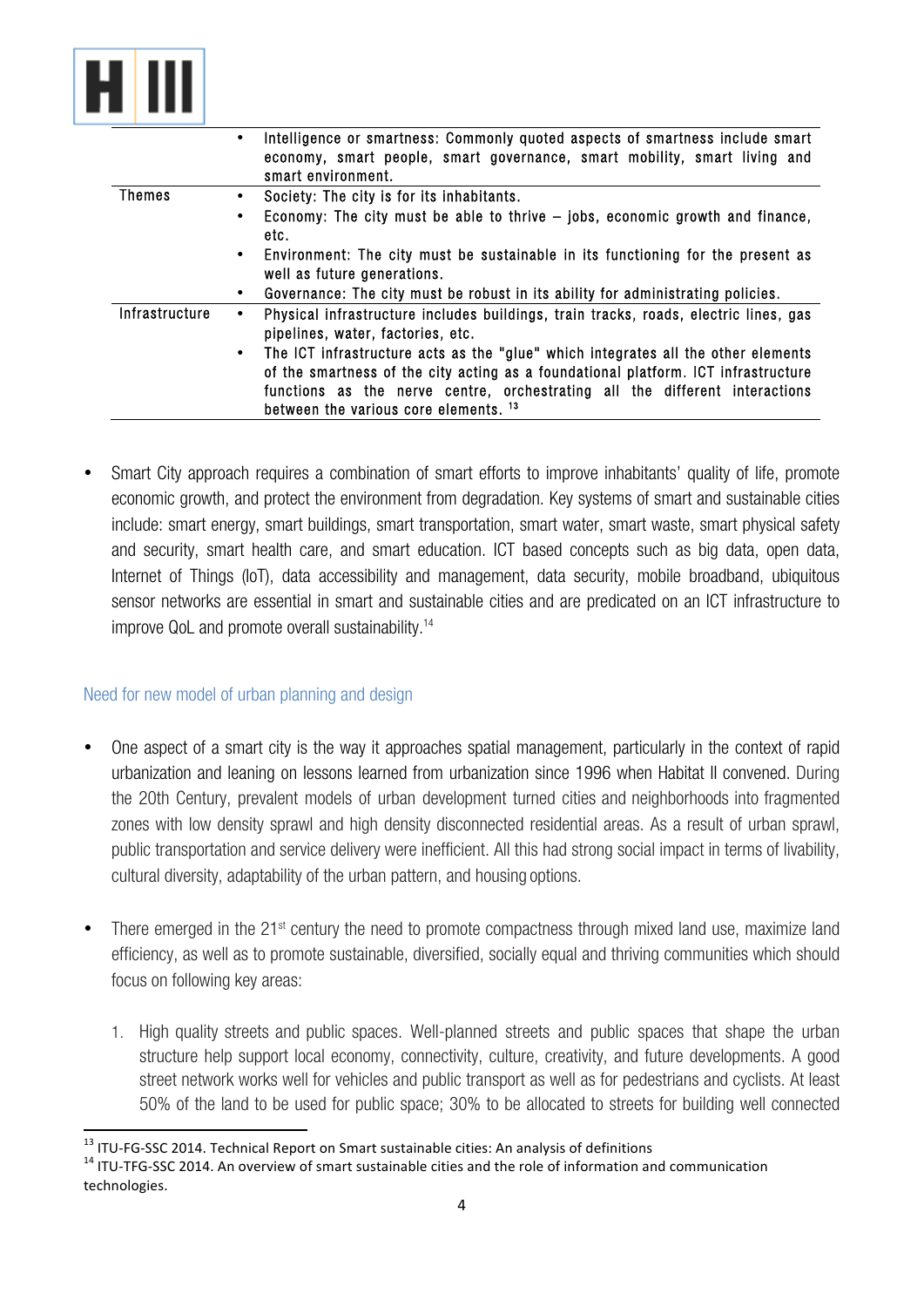

| arid | and | 20% | to | squares. | parks | and | open | spaces. |
|------|-----|-----|----|----------|-------|-----|------|---------|
|------|-----|-----|----|----------|-------|-----|------|---------|

- 2. Proper and well-designed density. To meet the challenge of rapid urbanization and benefit from the economies of scale and to promote sustainable urban extension, it is important to have proper and well designed density of at least 150 people/ha.
- 3. Mixed Urban Uses and limited land-use specialization: Mixed land-use planning helps create local jobs, promote the local economy, reduce car dependency and commute, encourage pedestrian, cyclist and other non-motorised transport , reduce landscape fragmentation and green-house gas emissions, provide closer public services, support mixed communities and local economies, promote safer communities and create attractive neighborhoods.
- 4. Connectivity: The purpose of increasing connectivity is to create access to jobs and services for all and to boost local economies. This encourages walking, public transport, and ICT-accessibility.
- 5. Mixed social structure: This principle aims to promote cohesion and interaction between different social classes in the same neighbourhood and ensuring accessibility to equitable urban opportunities by providing different types of housing.
- 6. Urban resilience: Resilience requires policies, disaster preparedness strategies, frameworks, plans and designs that promote both, the adaptation to climate change and mitigation of GHG emissions.
- 7. Energy and Resource Efficiency: This requires managing growth addressing consumption and resource exhaustion, through strategic planning, policies and measures focused on buildings, appliances, transport and agricultural, industrial and services industries. By using resources in a sustainable manner, assisted by smart technologies cities can minimize impacts on the environment and be responsive to the needs of the poor and vulnerable.
- 8. Practical and enforceable norms and rules: to cope up with the rapid urban growth that cities are experiencing, it is critical to provide policies, plans, norms and rules that respond to the current needs of municipalities. The norms and rules should be developed with a participatory approach based on the principles of equity and social cohesion.



#### Smart City governance

**Figure 1: An ICT Enabling Environment for Cities** 

• "Smart" efforts are expected not only to enhance the efficiencies of complex urban systems but also to increase the quality and efficient delivery of basic services through a variety of e-solutions; empower citizens through access to knowledge and opportunities; and, to address environmental challenges and disaster risks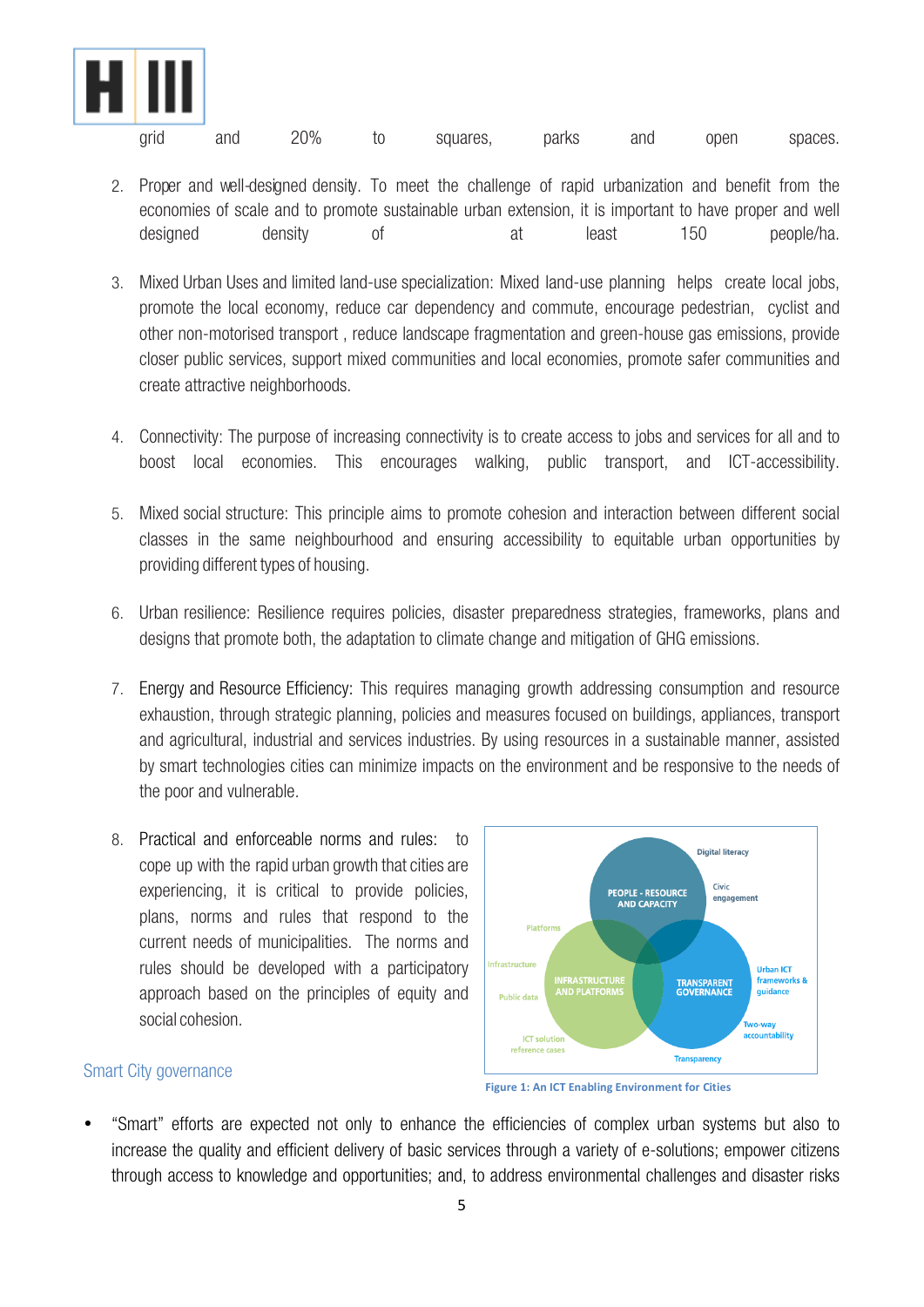

through measures enabled by new technology. In this context, "smart" approaches can help achieve the Sustainable Development Goals (SDGs) on making cities and humans settlements inclusive, safe, resilient and sustainable. These efforts focus on elements depicted in Figure 1 (please see Annex for examples).

- Many experts however call attention to the immediate and prevailing focus on cutting-edge technology in smart city approaches, and caution against the view that investments in this area will automatically translate to outcomes associated with smartness (often seen as quick pathway to economic growth) and sustainability.
- There is also a need for 21<sup>st</sup> century urban models that fit the unique needs of developing countries where urbanization is projected to be at its most rapid pace in the coming decades. Many have inadequate infrastructure that will require enormous investments to retrofit to standards. New cities require huge investments that developing countries need to balance with other priorities. Already facing increasing pressures to deliver more and better basic services to a growing urban population, countries will need support in exploring approaches that fit local contexts. Models responsive to their needs will contribute significantly to the sustainable urban agenda. Emerging now are needs to ensure that ICT based city investments do not neglect, among others, the following:
	- o Preservation of cultural authenticity and the protection of vibrancy of the informal sector: The standardized planning and design privileged by smart city approaches need to be attuned to local cultural dimensions. One way to ensure the accommodation of local identities and protection of vulnerable populations is to enable public engagement.
	- o Balance between public needs and economic considerations: Governments around the world are under increasing pressure to deliver more and better services and to be responsive and accountable to citizens who are more able to mobilize and demand action using ICTs, while ensuring economic growth through cities' competitiveness.
	- o The changing environment that governments face, in governing in the age of new media and increasing connectedness: ICT-assisted approaches can support and strengthen government in part by enhancing transparency through open data and by improving citizens' access to services through online platforms. Governments' use of technology however, including smart cities that lean on e-solutions, need to be mindful of the risks and challenges of digital divides that can be exacerbated by approaches.
	- $\circ$  Need for integrated planning: A 21<sup>st</sup> century urban model harnessing the potential of ICTs is understood as able to plan its development trajectory in a way that minimizes its carbon footprint, put in place systems and mechanisms that address increasing disaster risks and potential climate impact, enhance quality of life and strengthen local economies.
- To be inclusive, smart city approaches need to be anchored in Human Rights Based Approach to Development Cooperation (HRBA). Use of new technology to enhance public participation, advance accountability, and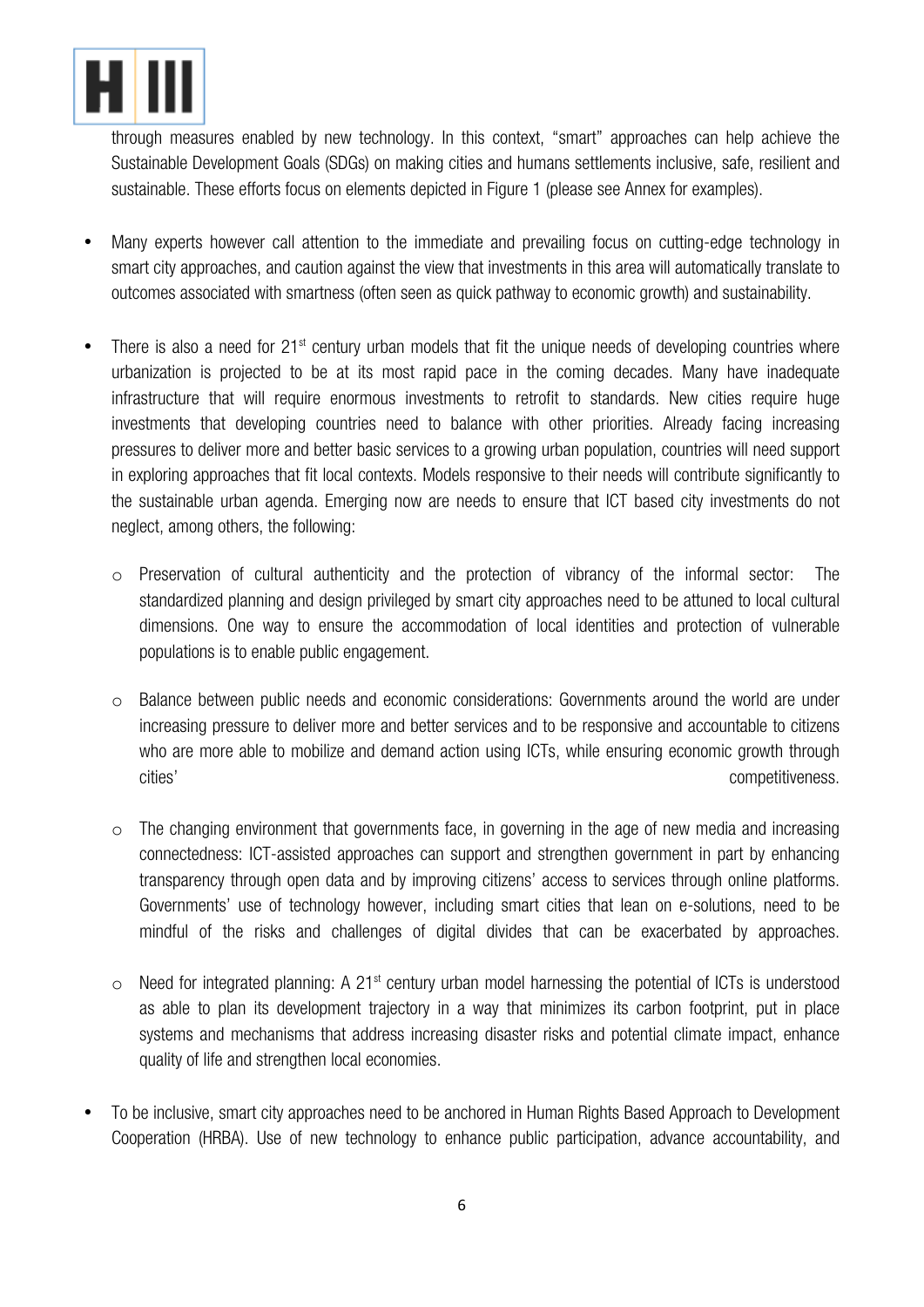

enable development of performance indicators - including human rights indicators - to monitor progress in the realization of inhabitants' rights should be considered in the development of every city.

• Smart cities do not exist in a vacuum; they depend on smart territories that recognize the complementary assets of urban and rural areas, ensure integration between them, and advances effective rural-urban partnerships to ensure positive socio-economic outcomes throughout the rural-urban continuum. There is a need for greater understanding of smart cities also as a vision of cities where, through the strategic use of new or old ICTs, the voices of the marginalized and the poor are heard, the wellbeing of the informal sector and the vibrancy of informal activities are recognized, and the needs of women, youth and the elderly receive attention. It is after all on the social fabric, not only on economic competitiveness and cutting-edge infrastructure, that resilient and sustainable cities are built.

### KEY DRIVERS FOR ACTION

- Strategic policies, legislations, rules and regulations: Smart and sustainable cities have to be planned, designed, implemented, and managed effectively. Also, the benefits of smart cities are not automatic. These require strategic policies and innovative thinking about 21st century technological advancements in the sustainable urbanization agenda. More, it is important that the development of a smart city is understood not as the final aim of city administrators, but as a way to reduce costs of public services, enhance access to and quality of these services, enhance regulatory compliance, and help enhance the transparency and accountability of public agencies. All these require smart governance that recognize complementary assets and linkages of urban and rural areas, advance partnerships and bottom up approaches inclusive of stakeholders.
- Innovative, responsive urban planning and design: Planning and design from the planned city extension perspective focuses on: public space layout that minimizes transport needs and service delivery costs while optimizing the use of land; street patterns that enhance mobility and space for civic and economic activities; open spaces that provide areas for recreation and social interaction enhancing quality of life; and, block typology that facilitates private investment in defined and serviced areas. There is a need to re-evaluate existing approaches and instruments, identify good practices suited to local contexts, ensure alignment with international standards, and promote integrated approaches across government ministries and sectors (transportation and communication networks, green buildings, inclusive and efficient human settlements and

service delivery systems, improved air and water quality, disaster preparedness and response toward urban resilience).

• Robust financial planning: Smart city approaches require robust financial planning and investments, thus need to be informed by knowledge anchored in local context. This requires inclusive governance marked by stakeholder

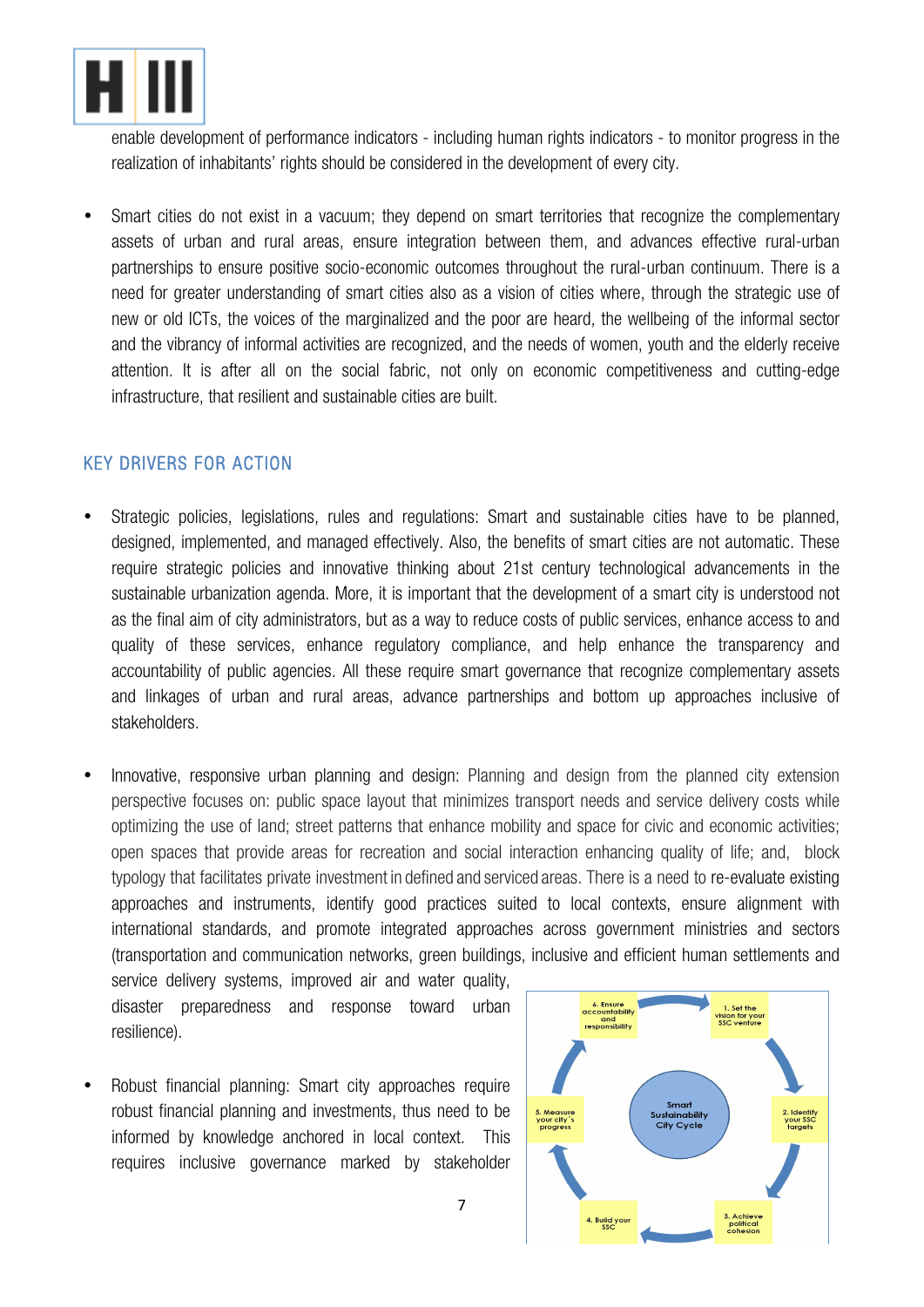

engagement -- harmonizing public and private sector priorities and ensuring civil society participation, including marginalized and vulnerable groups, in local public decision-making processes. Financial models also need to be well designed, focused on cost-effective and sustainable solutions and conducive to foreign investment. This aspect focuses on developing a realistic and implementable financial plan that is crucial to the successful implementation of planned city extensions and infill (PCE/I).

• Coherence: There is need for international consensus on what "smart and sustainable city" means, and deeper understanding of how approaches labeled as "smart" advance the new urban agenda. The assumption that the application of ICTs in planning, design and management of urbanization and cities will automatically result in improved outcomes needs to be addressed. This is a long term process and cannot be achieved overnight. Transitioning or building a city into a smarter, more resilient, more sustainable city is a journey and every city is likely to have different pathways. This is a long term process of actions that would not only allow for comparability but would also promote sustainable development along with each city being able to quantify improvements. Cities are accountable for continuous improvement to strengthen its effectiveness for the future. Therefore the process should be able to adapt to the dynamic, evolving and complex nature of cities and be able to continuously update the vision as required.<sup>15</sup>

| Set<br>vision<br>the<br>the<br>city<br>for<br>venture:                                                                                                                                                                                                                                                                         | Identify the targets:                                                                                                                                                  | political<br>Achieve<br>commitment                                                                                                                                                                                                                                      | Build the city you<br>want                                                                                                                                                                                                                                                                                                                                                                    | the<br>Measure<br>city's progress                                                                                                                                                                                                                                                        | <b>Ensure</b><br>accountability<br>and<br>responsibility                                                                                                                                                                                                                                                                                                       |
|--------------------------------------------------------------------------------------------------------------------------------------------------------------------------------------------------------------------------------------------------------------------------------------------------------------------------------|------------------------------------------------------------------------------------------------------------------------------------------------------------------------|-------------------------------------------------------------------------------------------------------------------------------------------------------------------------------------------------------------------------------------------------------------------------|-----------------------------------------------------------------------------------------------------------------------------------------------------------------------------------------------------------------------------------------------------------------------------------------------------------------------------------------------------------------------------------------------|------------------------------------------------------------------------------------------------------------------------------------------------------------------------------------------------------------------------------------------------------------------------------------------|----------------------------------------------------------------------------------------------------------------------------------------------------------------------------------------------------------------------------------------------------------------------------------------------------------------------------------------------------------------|
| Identifying -- a<br>city vision that<br>is in line with<br>city's<br>the<br>identity<br>and<br>long-term<br>development<br>strategy;<br>relevant<br>stakeholders<br>and<br>mechanisms for<br>multi-<br>stakeholder<br>involvement;<br>existing<br>the<br>governance and<br>organizational<br>mechanisms for<br>city solutions. | <b>Developing</b><br>city<br>infrastructure (e.g.;<br>Internet of Things);<br><b>Identifying</b><br>and<br>developing<br>smart<br>sustainable<br>and<br>city services. | Local governments<br>should obtain the<br>necessary political<br>approval<br>and<br>backing to ensure<br>that the strategic<br>is<br>programme<br><b>This</b><br>pursued.<br>includes<br>the<br>adoption<br>0f<br>the<br>programme/target<br>through<br>S<br>consensus. | <b>The</b><br>existing<br>traditional<br>infrastructure may<br>be improved on<br>by integrating ICT<br>applications or a<br>new infrastructure<br>be<br>must<br>built<br>scratch;<br>from<br>developing<br>an<br>action<br>plan;<br>establish<br>Public<br>Private<br><b>Partnerships</b><br>programmes;<br>ensuring<br>$long-$<br>term services via<br>good<br>operation<br>and maintenance. | <sub>of</sub><br><b>Consists</b><br>monitoring<br>and<br>evaluating<br><sub>a</sub><br>work<br>programme<br>required<br>to<br>achieve<br>the<br>targets.<br>Internationally<br>KPIs<br>approved<br>can be utilized<br>help city<br>to<br>administrators<br>map their city's<br>progress. | Involves evaluating,<br>reporting<br>and<br>learning from city<br>process and related<br>experiences.<br>The<br>reflective process of<br>evaluation will feed<br>into a process of<br>continuous learning,<br>which in turn will<br>influence and inform<br>the development of<br>the future vision and<br>strategy for smart<br>sustainable<br>and<br>cities. |

Figure 3: Shaping your city journey

<u> 1989 - Jan Samuel Barbara, margaret e</u>

<sup>&</sup>lt;sup>15</sup> ITU-T FG-SSC 2015. Smart Sustainable Cities: A Guide for City Leaders.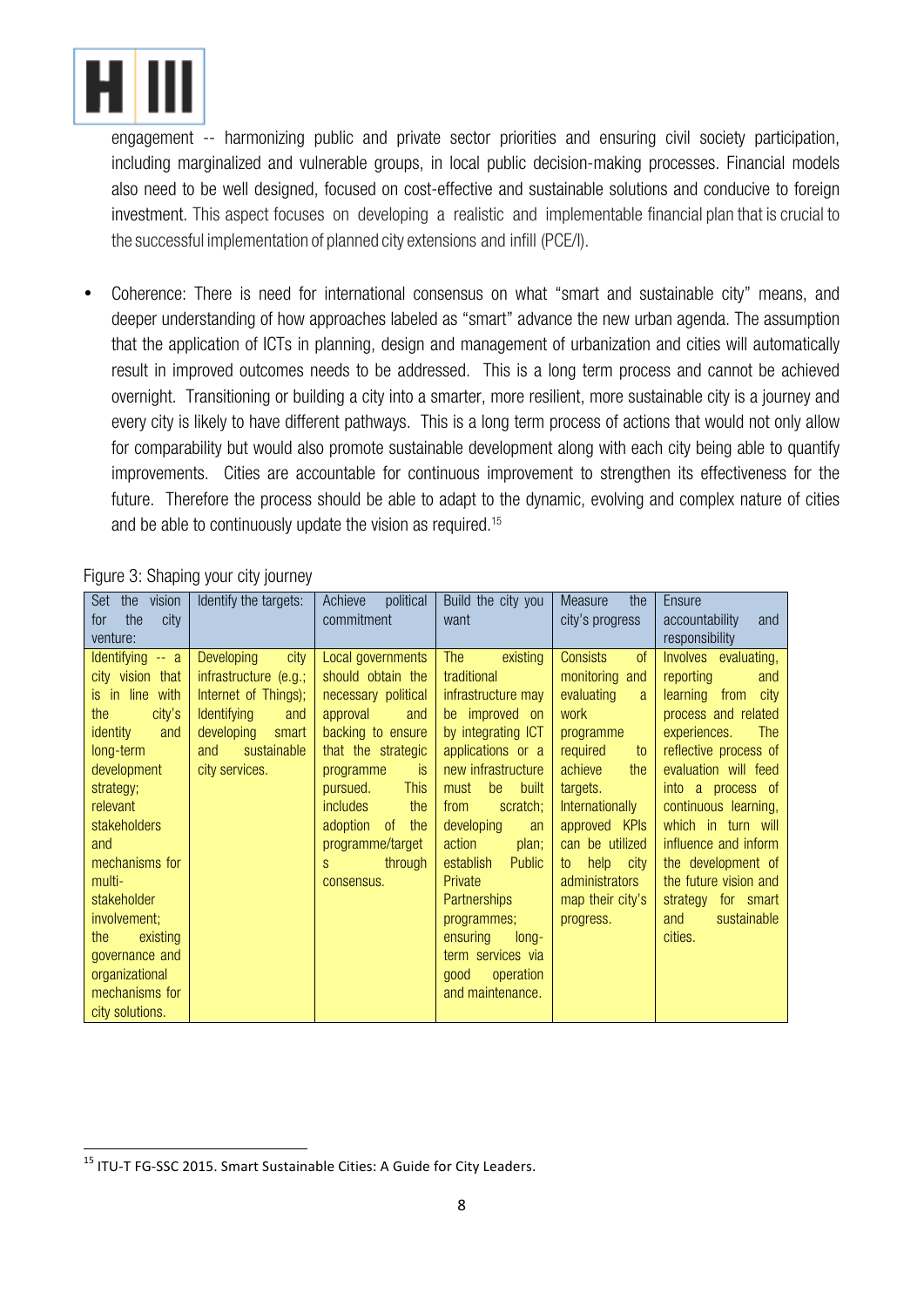

## PLATFORMS AND PROJECTS

- The European Innovation Partnership for Smart Cities (https://eu-smartcities.eu/)
- ICLEI The Global Cities Network (http://www.iclei.org/)
- ITU-T Focus Group on Smart Sustainable Cities (FG-SSC) acts as an open platform for smart city stakeholders including municipalities, academic and research institutes, non-governmental organizations (NGOs), and ICT sector, industry forums and consortia to exchange knowledge in the interests of identifying the standardized frameworks needed to support the integration of ICT services in smart sustainable cities. It has developed an internationally agreed definition for smart sustainable cities (see Coherence section above) and established a series of KPIs for smart sustainable cities for city leaders. (http://www.itu.int/en/ITU-T/focusgroups/ssc/Pages/default.aspx)
- ITU-T Study Group 5 on Environment and Climate Change (http://www.itu.int/net/ITU-T/lists/rgmdetails.aspx?id=1009&Group=5)
- UNECE-United Smart Cities (http://www.unece.org/housing/smartcities.html), the project portal www.unitedsmartcities.com (to be opened end of May 2015)
- UN-Habitat (www.unhabitat.org)
	- o Urban Patterns for a Green Economy: Optimizing Infrastructure- UN-Habitat
	- o Urban Patterns for a Green Economy: Working with Nature UN-Habitat
	- o Urban Patterns for a Green Economy: Leveraging Density UN-Habitat
	- o Urban Patterns for a Green Economy: Clustering for Competitiveness
	- o Promoting Local Economic Development through Strategic Planning: Local Economic Development (LED) series Volume 1
	- Urban Solutions. United Nations Human Settlements Programme, Nairobi 2015
- United Nations Development Programme (UNDP, www.undp.org): Various research and efforts on sustainable development, climate change, sustainable energy, disaster risk reduction, governance and peacebuilding.